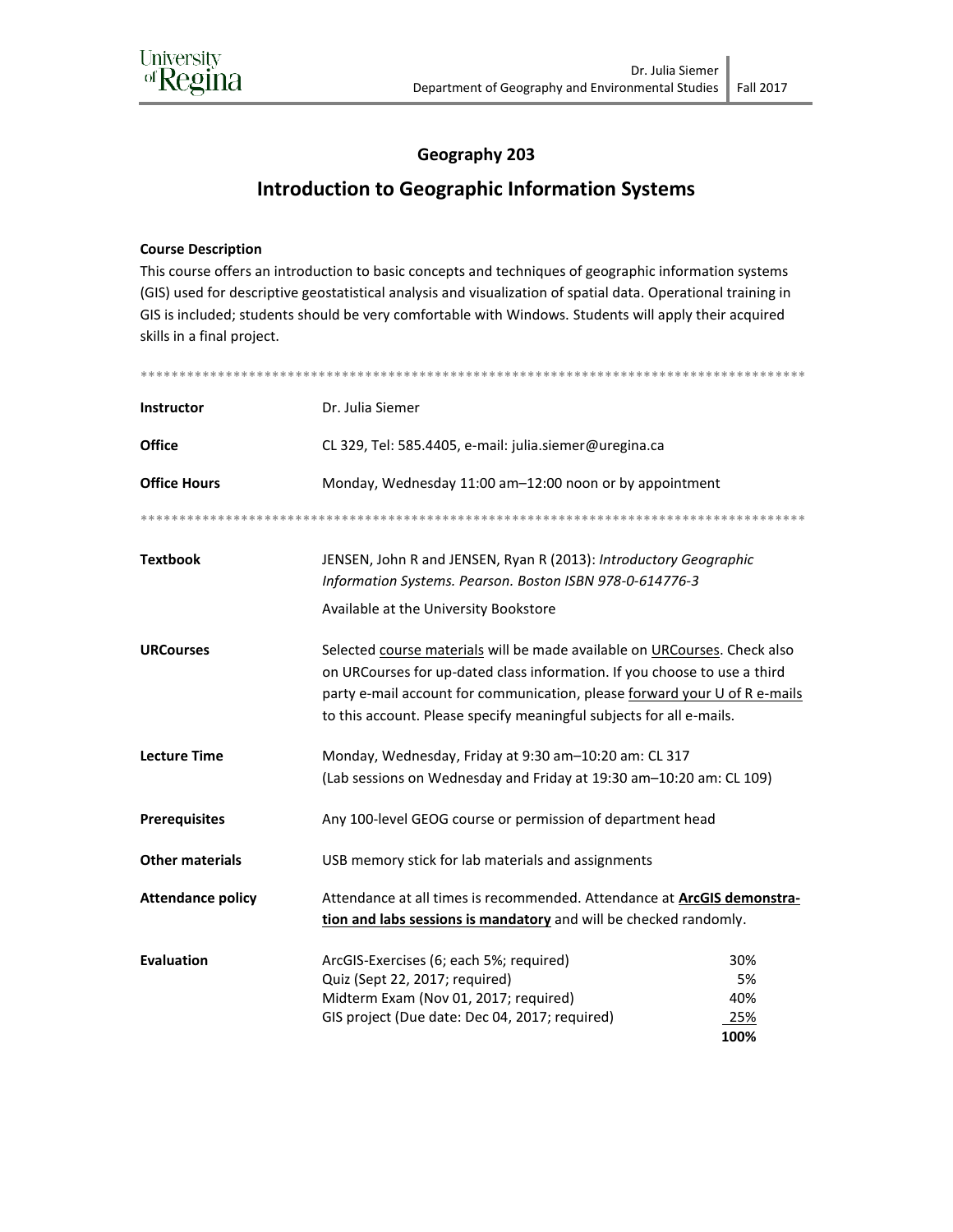**Knowledge and Effort** This course requires computer file management skills and the ability to work within a Windows computer environment without assistance. Students are expected to spend considerable time developing thoughtful products, as well as conducting limited research to feed into their written assignments. Students must demonstrate a mature, professional, and conscientious effort toward class work and participation. In addition to class hours, students should expect an average weekly workload of 1.5 hour for readings and up to 2 hours of individual (computer) work (depending on previous experience with ArcGIS or similar products).

**Late assignments and All assignments/labs, projects and exams are required**. A missed or late **missed examinations** assignment or exam results in a grade of NP for the course. Due dates for assignments/labs will be specified. **Assignments/labs or projects that are submitted late will be penalized 10% per day** (including weekends, starting with the due day). Assignments/labs or project components submitted **more than 3 days late are not accepted** and result in a grade of NP for the course. A missed exam can normally not be written at a later time. (See also section Accommodations)

**Accommodations** Any student with a disability who may need accommodations should discuss these with the course instructor after contacting the Coordinator of the Disability Resource Office at 585-4631.

> If you are **unable to complete an assignment, midterm examination or the final project** for compassionate or health reasons, contact the instructor **as soon as possible**. A medical certificate from an attending physician must accompany the request if the reason is medical. For other reasons, such evidence as is appropriate should be provided.

**Recording of lectures** Students must be aware of two issues regarding audio, image or video recording of lectures. First, a lecture/lab is considered the intellectual property of the instructor, and copyright guidelines and regulations apply to the recording of lectures. Second, there is a need to protect the privacy of students in the class from being recorded without their knowledge and permission. As such, students in this course may not create recordings of any kind in this class. Any student creating unauthorized recordings will be subject to disciplinary action under §5.13 of the Undergraduate Calendar.

> Students requiring recordings as an accommodation for a disability, and who have documentation from the Centre for Student Accessibility, are exempted from this restriction. Students in this position must speak to the instructor prior to recording lectures, and any such recordings are solely authorized for the purposes of individual study. Permission to allow this type of recording is not a transfer of any copyrights in the recording, and the recording may not be reproduced or uploaded to publicly accessible web environments.